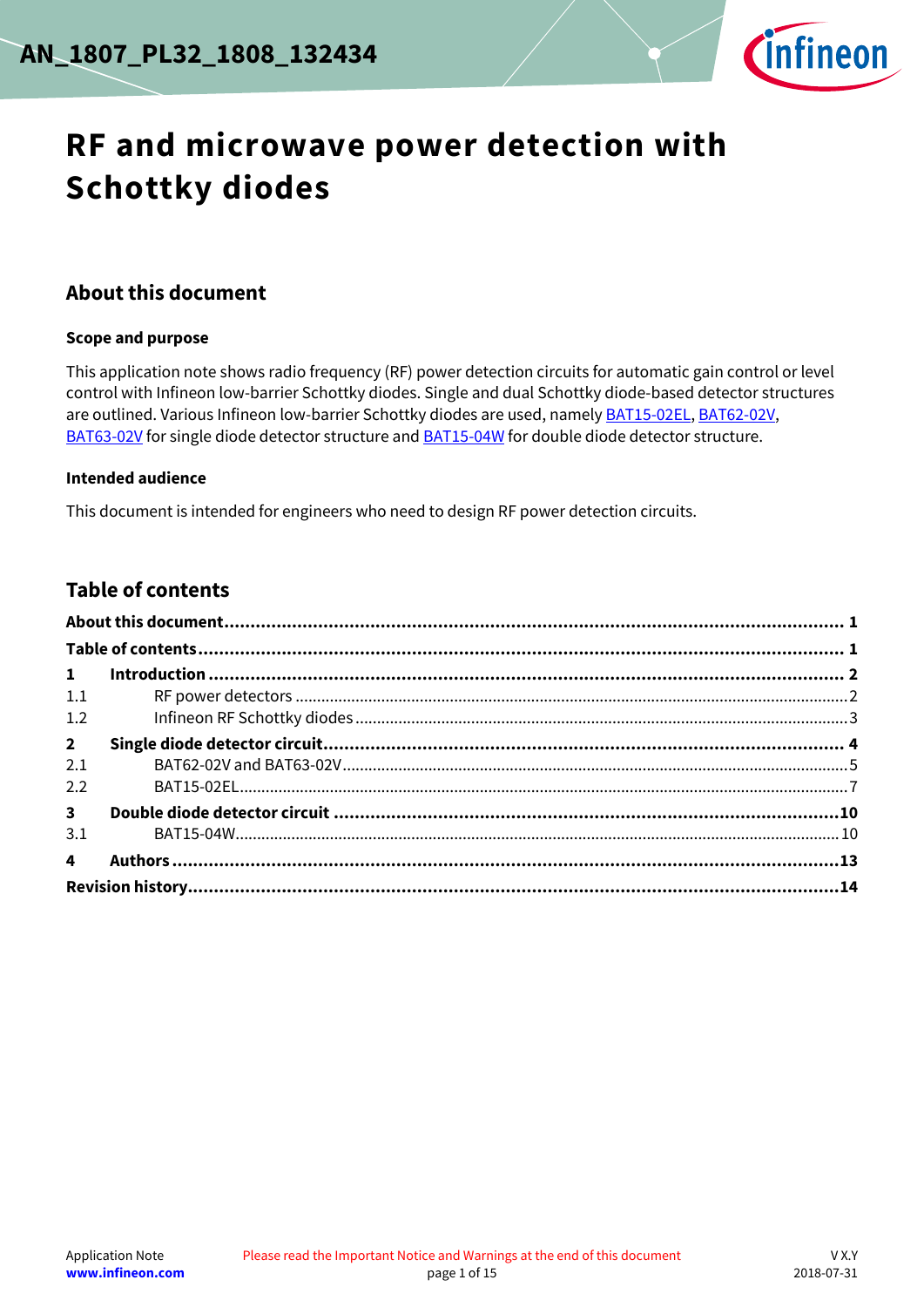

#### **Introduction**

## <span id="page-1-0"></span>**1 Introduction**

### <span id="page-1-1"></span>**1.1 RF power detectors**

RF devices must control the transmitted RF power efficiently in order to minimize both power consumption and RF interference with other electronic devices. Power control is required in automatic gain control (AGC) and automatic level control (ALC) to maintain suitable output levels. This leads to a demand on RF power detectors for the transmitter.

A diode-based detector offers a simple solution. The principle of diode detection is rectifying the AC signal through a unidirectional transfer characteristic diode and then transferring the rectified signal through an integrator to obtain the DC component. The schematic of the single diode detector is shown i[n Figure 1.](#page-1-2) Bypass capacitor C is chosen to be sufficiently large that its capacitive reactance is small compared to the diode's impedance. It must provide a good RF short-circuit to the diode, to ensure that all of the RF voltage appears across the diode terminals. The load resistor R<sub>L</sub>, together with capacitor C, determines the detection speed. The key element in this detector circuit can be a Schottky diode.



<span id="page-1-2"></span>**Figure 1 Schematic of single diode detector**

The device characteristics of the Schottky diode are similar to a typical PN diode and follow similar current voltage characteristics. The key advantage of a Schottky diode compared to a PN diode is that it shows a lower forward voltage drop (0.15 V to 0.45 V) than the PN diode (0.7 V to 1.7 V). Furthermore, PN junction diodes are minority semiconductor devices suffering from the low recombination velocity of the minority carriers in the space charge region, whereas Schottky diodes are controlled by the charge transport over the barrier from the majority carriers. This leads to very fast switching action for the Schottky diodes and makes them very attractive for RF and microwave rectification.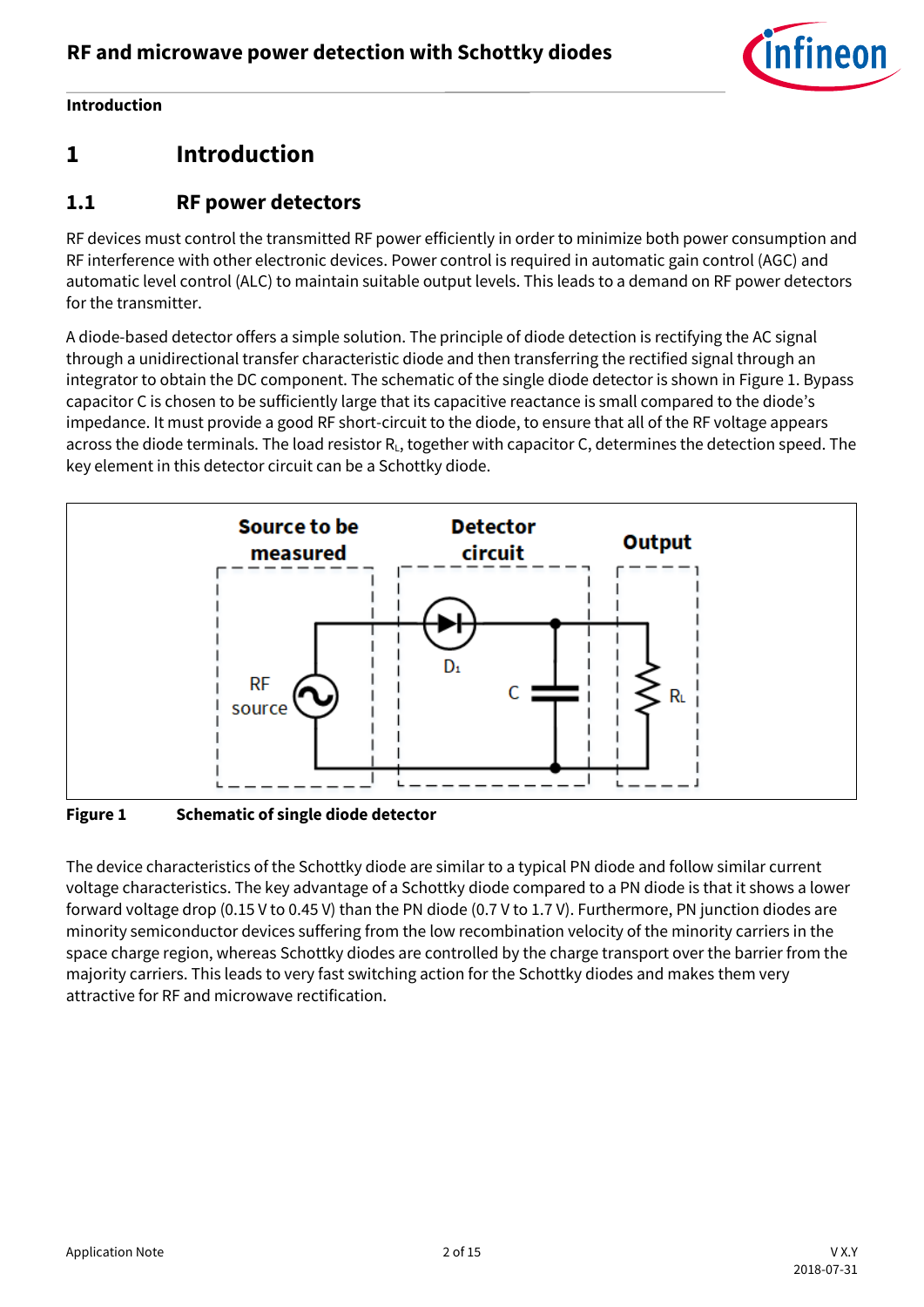

#### **Introduction**

### <span id="page-2-0"></span>**1.2 Infineon RF Schottky diodes**

Infineon RF Schottky diodes are silicon low barrier N-type devices and they are offered in industry-standard 0201 and 0402 form factors as well as conventional industry packages and in various junction diode configurations. Their low barrier height and very small forward voltage, along with low junction capacitance, make this series of devices an excellent choice for power detection and mixer functions at frequencies as high as 24 GHz.

The main parameters of Schottky diodes used in this application note are listed in the following table.

| <b>Product type</b> | $V_R$ (max) [V] | $I_F$ (max) [mA] | $C_T$ [pF] | $V_F$ at 1 mA [mV] | Package     |
|---------------------|-----------------|------------------|------------|--------------------|-------------|
| <b>BAT15-02EL</b>   |                 | 110              | 0.20       | 250                | TSLP-2      |
| <b>BAT15-04W</b>    | 4               | 110              | 0.30       | 250                | SOT323      |
| <b>BAT62-02V</b>    | 40              | 20               | 0.35       | 440                | <b>SC79</b> |
| <b>BAT63-02V</b>    |                 | 100              | 0.65       | 190                | <b>SC79</b> |

#### **Table 1 Schottky diodes – main parameters**

D= double diode configuration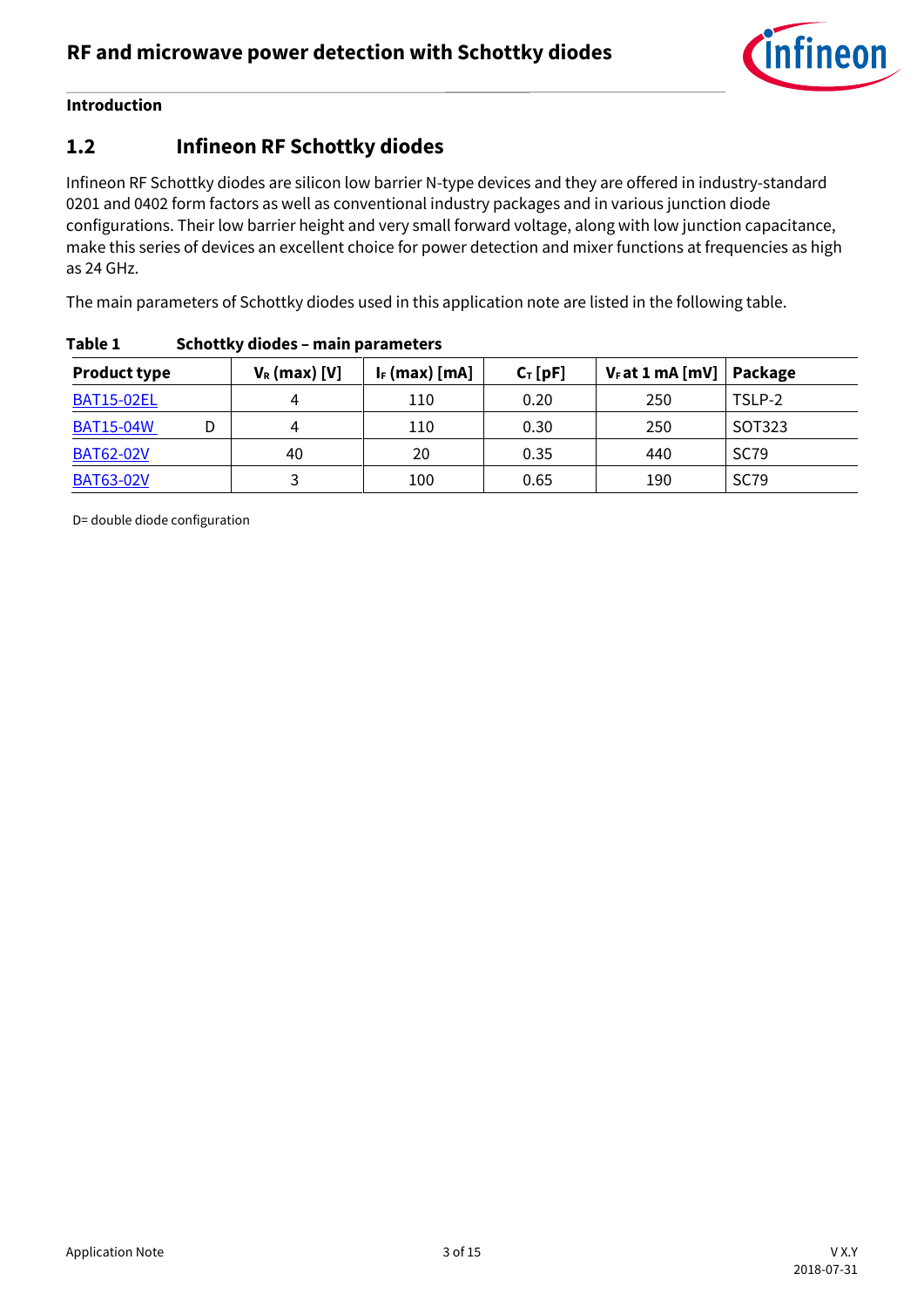

## <span id="page-3-0"></span>**2 Single diode detector circuit**

A single Schottky diode detection circuit is shown i[n Figure 2.](#page-3-1) Bypass capacitor C is chosen to be 1 nF so that it has low ohmic capacitive reactance up to 6 GHz. Usually the diode-based detectors can achieve broadband performance. The diode itself will define the frequency range of the detector circuit. The detection sensitivity of the circuit is dependent on the value of  $R_L$ , so the circuit was tested with different values of  $R_L$  to find the optimum value for maximum sensitivity.



<span id="page-3-1"></span>**Figure 2 Single diode detector schematic in sensitivity and dynamic range measurement set-up**

The measurement results for **BAT15-02EL, [BAT62-02V](https://www.infineon.com/cms/en/product/rf-wireless-control/rf-diode/rf-mixer-and-detector-schottky-diode/bat62/)** and **BAT63-02V** are shown in [Figure 3](#page-3-2) and [Figure 4.](#page-4-1) The measurements are done at 2.4 GHz and 5.5 GHz using bypass capacitor C of 1 nF and load resistor R<sub>L</sub> of 1 MΩ for all circuits.



<span id="page-3-2"></span>**Figure 3 Measurement results at 2.4 GHz fo[r BAT15-02EL,](https://www.infineon.com/cms/en/product/rf-wireless-control/rf-diode/rf-mixer-and-detector-schottky-diode/bat15-02el/) [BAT62-02V](https://www.infineon.com/cms/en/product/rf-wireless-control/rf-diode/rf-mixer-and-detector-schottky-diode/bat62/) an[d BAT63-02V](https://www.infineon.com/cms/en/product/rf-wireless-control/rf-diode/rf-mixer-and-detector-schottky-diode/bat63-02v/) with load resistor R<sup>L</sup> of 1 MΩ**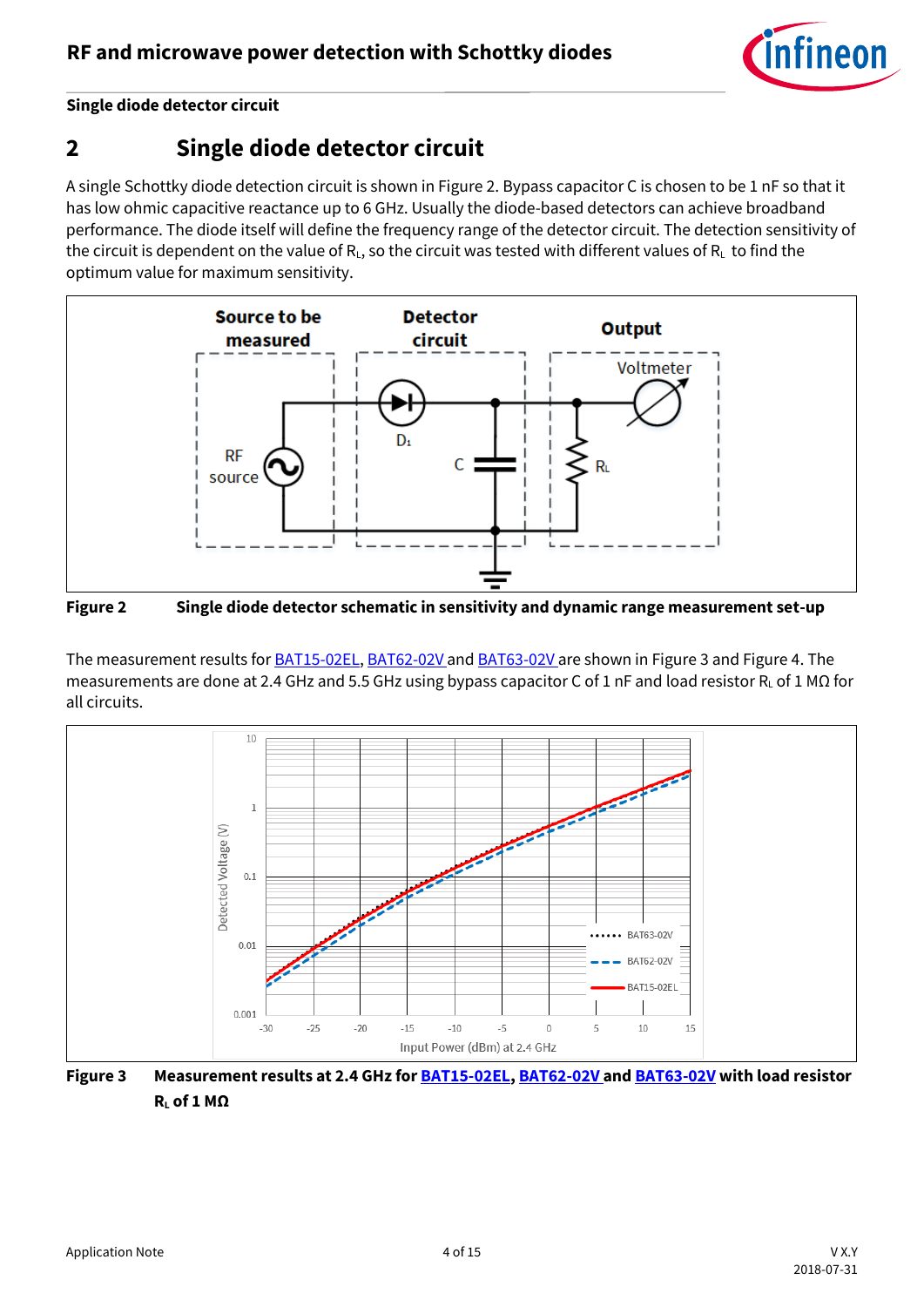



<span id="page-4-1"></span>**Figure 4 Measurement results at 5.5 GHz fo[r BAT15-02EL,](https://www.infineon.com/cms/en/product/rf-wireless-control/rf-diode/rf-mixer-and-detector-schottky-diode/bat15-02el/) [BAT62-02V](https://www.infineon.com/cms/en/product/rf-wireless-control/rf-diode/rf-mixer-and-detector-schottky-diode/bat62/) an[d BAT63-02V](https://www.infineon.com/cms/en/product/rf-wireless-control/rf-diode/rf-mixer-and-detector-schottky-diode/bat63-02v/) with load resistor R<sup>L</sup> of 1 MΩ**

#### <span id="page-4-0"></span>**2.1 [BAT62-02V](https://www.infineon.com/cms/en/product/rf-wireless-control/rf-diode/rf-mixer-and-detector-schottky-diode/bat62/) and [BAT63-02V](https://www.infineon.com/cms/en/product/rf-wireless-control/rf-diode/rf-mixer-and-detector-schottky-diode/bat63-02v/)**

[BAT62-02V](https://www.infineon.com/cms/en/product/rf-wireless-control/rf-diode/rf-mixer-and-detector-schottky-diode/bat62/) and [BAT63-02V](https://www.infineon.com/cms/en/product/rf-wireless-control/rf-diode/rf-mixer-and-detector-schottky-diode/bat63-02v/) are single diodes in a compact SC79 package, as shown in [Figure 5.](#page-4-2) They can be used in applications where surface mount devices (SMDs) are required.



<span id="page-4-2"></span>**Figure 5 [BAT62-02V,](https://www.infineon.com/cms/en/product/rf-wireless-control/rf-diode/rf-mixer-and-detector-schottky-diode/bat62/) [BAT63-02V](https://www.infineon.com/cms/en/product/rf-wireless-control/rf-diode/rf-mixer-and-detector-schottky-diode/bat63-02v/) single diode, SC79 package**

#### **Bill of Materials (BOM)**

| Item           | Symbol                    | Value            | Manufacturer | <b>Size</b> |
|----------------|---------------------------|------------------|--------------|-------------|
| Schottky diode | $D_1$                     | <b>BAT62-02V</b> | Infineon     | <b>SC79</b> |
|                |                           | <b>BAT63-02V</b> |              |             |
| Capacitor      | ◡                         | 1 nF             | Various      | 0402        |
| Resistor       | $\mathsf{R}_{\mathsf{L}}$ | 10 kΩ to 1 MΩ    | Various      | 0402        |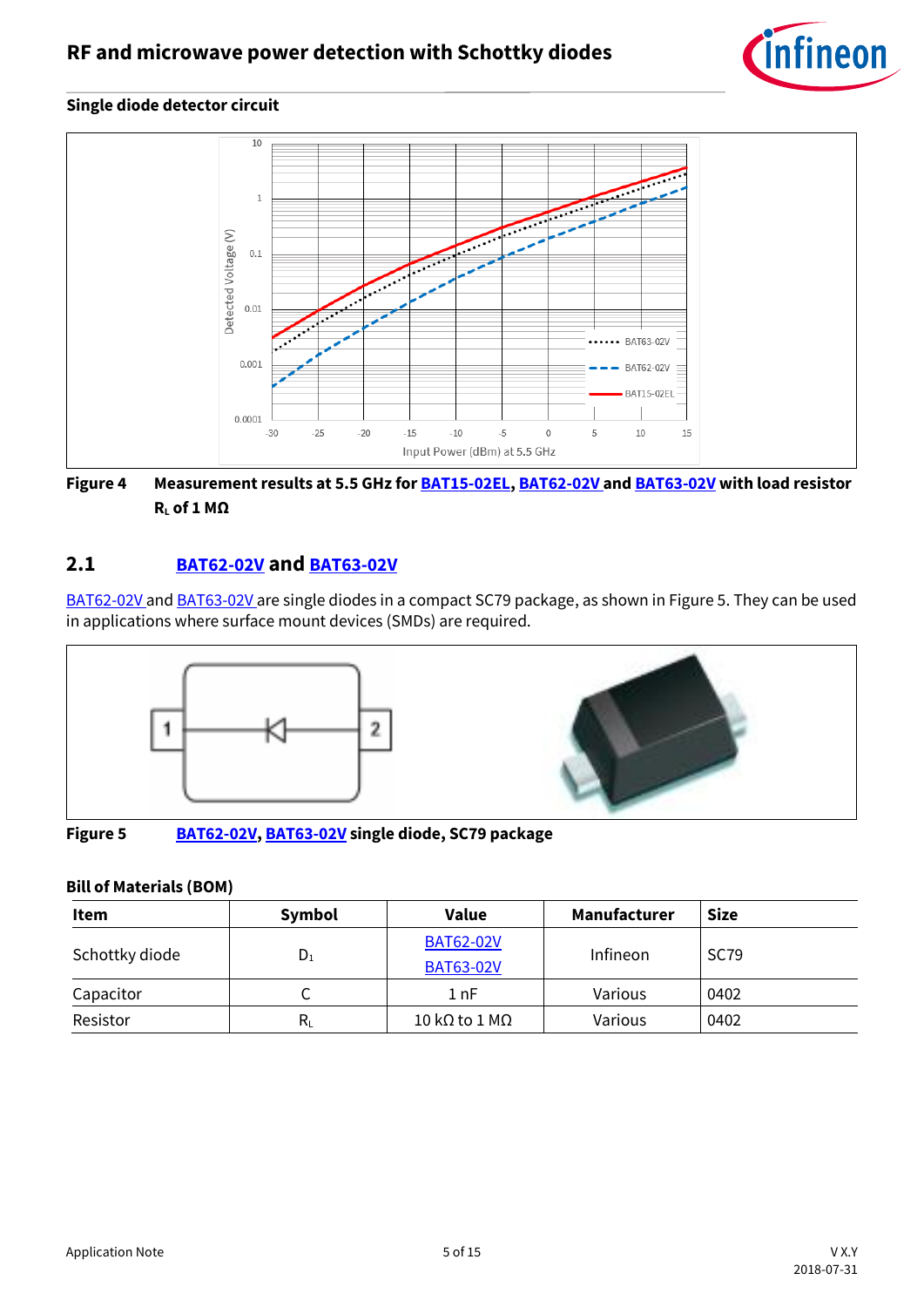





**Figure 6 Photo of the evaluation board fo[r BAT62-02V,](https://www.infineon.com/cms/en/product/rf-wireless-control/rf-diode/rf-mixer-and-detector-schottky-diode/bat62/) [BAT63-02V](https://www.infineon.com/cms/en/product/rf-wireless-control/rf-diode/rf-mixer-and-detector-schottky-diode/bat63-02v/) single diode detector circuit**









**Figure 8 Measurement results fo[r BAT62-02V](https://www.infineon.com/cms/en/product/rf-wireless-control/rf-diode/rf-mixer-and-detector-schottky-diode/bat62/) at 5.5 GHz with different values of load resistor R<sup>L</sup>**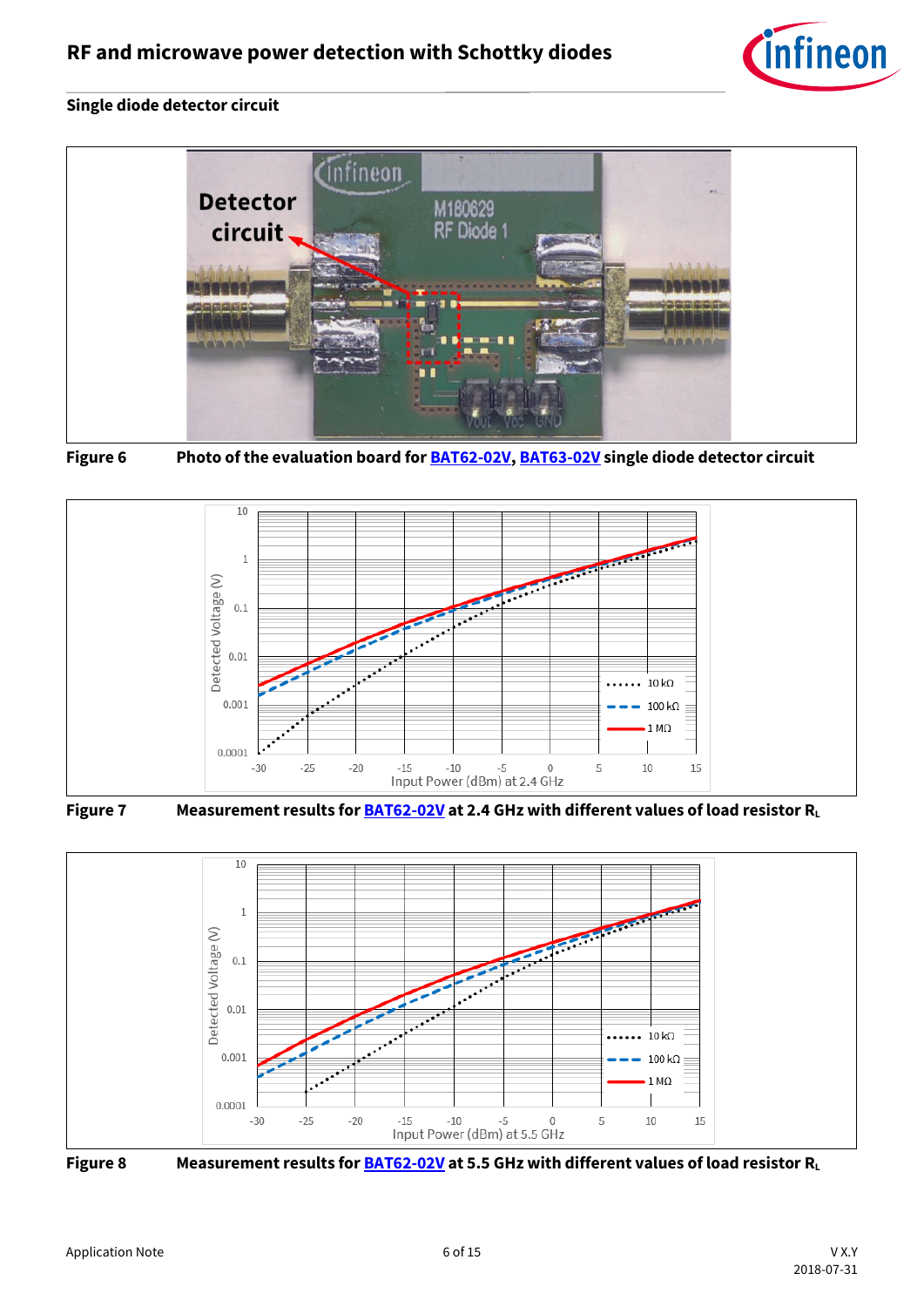







**Figure 10 Measurement results fo[r BAT63-02V](https://www.infineon.com/cms/en/product/rf-wireless-control/rf-diode/rf-mixer-and-detector-schottky-diode/bat63-02v/) at 5.5 GHz with different values of load resistor R<sup>L</sup>**

#### <span id="page-6-0"></span>**2.2 [BAT15-02EL](https://www.infineon.com/cms/en/product/rf-wireless-control/rf-diode/rf-mixer-and-detector-schottky-diode/bat15-02el/)**

[BAT15-02EL](https://www.infineon.com/cms/en/product/rf-wireless-control/rf-diode/rf-mixer-and-detector-schottky-diode/bat15-02el/) is a single diode in a leadless package, as shown i[n Figure 11.](#page-6-1)



<span id="page-6-1"></span>**Figure 11 [BAT15-02EL](https://www.infineon.com/cms/en/product/rf-wireless-control/rf-diode/rf-mixer-and-detector-schottky-diode/bat15-02el/) single diode, leadless package**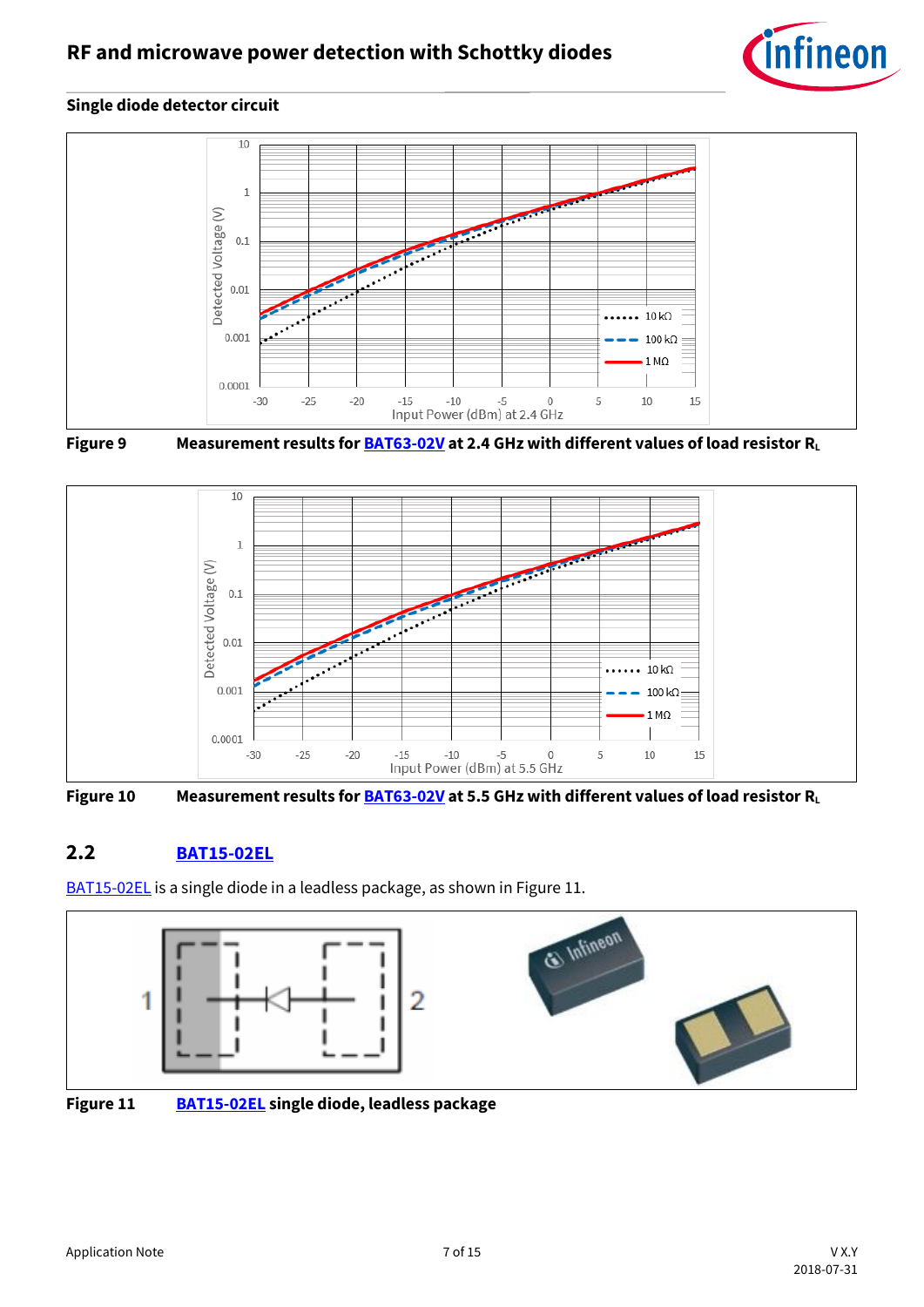

| <b>BOM</b>     |        |                   |              |             |  |
|----------------|--------|-------------------|--------------|-------------|--|
| Item           | Symbol | Value             | Manufacturer | <b>Size</b> |  |
| Schottky diode | D.     | <b>BAT15-02EL</b> | Infineon     | TSLP-2-19   |  |
| Capacitor      |        | 1 nF              | Various      | 0402        |  |
| Resistor       | $R_L$  | 10 kΩ to 1 MΩ     | Various      | 0402        |  |



**Figure 12 Photo of the evaluation board fo[r BAT15-02EL](https://www.infineon.com/cms/en/product/rf-wireless-control/rf-diode/rf-mixer-and-detector-schottky-diode/bat15-02el/) single diode detector circuit**



**Figure 13 Measurement results fo[r BAT15-02EL](https://www.infineon.com/cms/en/product/rf-wireless-control/rf-diode/rf-mixer-and-detector-schottky-diode/bat15-02el/) at 2.4 GHz with different values of load resistor R<sup>L</sup>**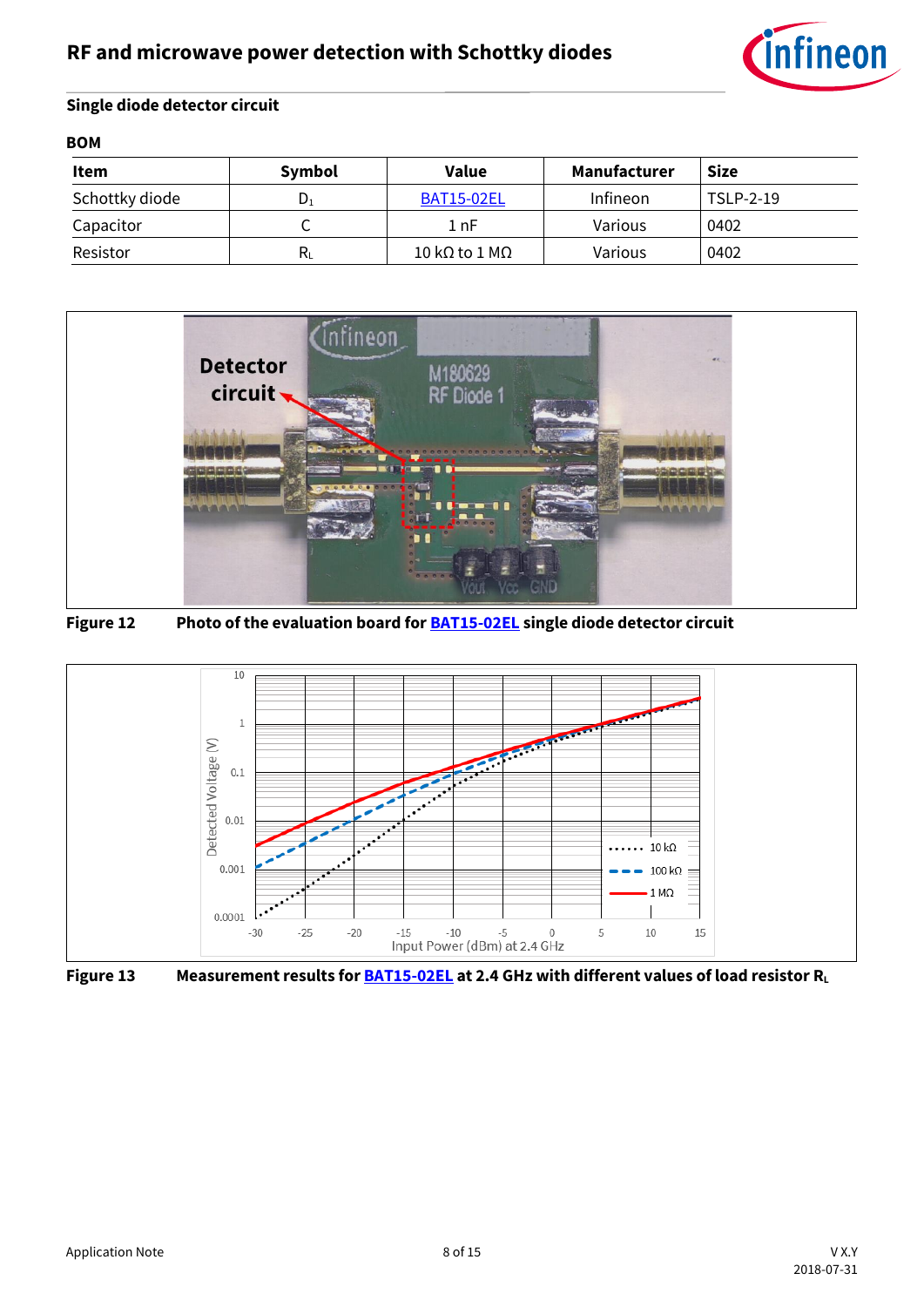



**Figure 14 Measurement results fo[r BAT15-02EL](https://www.infineon.com/cms/en/product/rf-wireless-control/rf-diode/rf-mixer-and-detector-schottky-diode/bat15-02el/) at 5.5 GHz with different values of load resistor R<sup>L</sup>**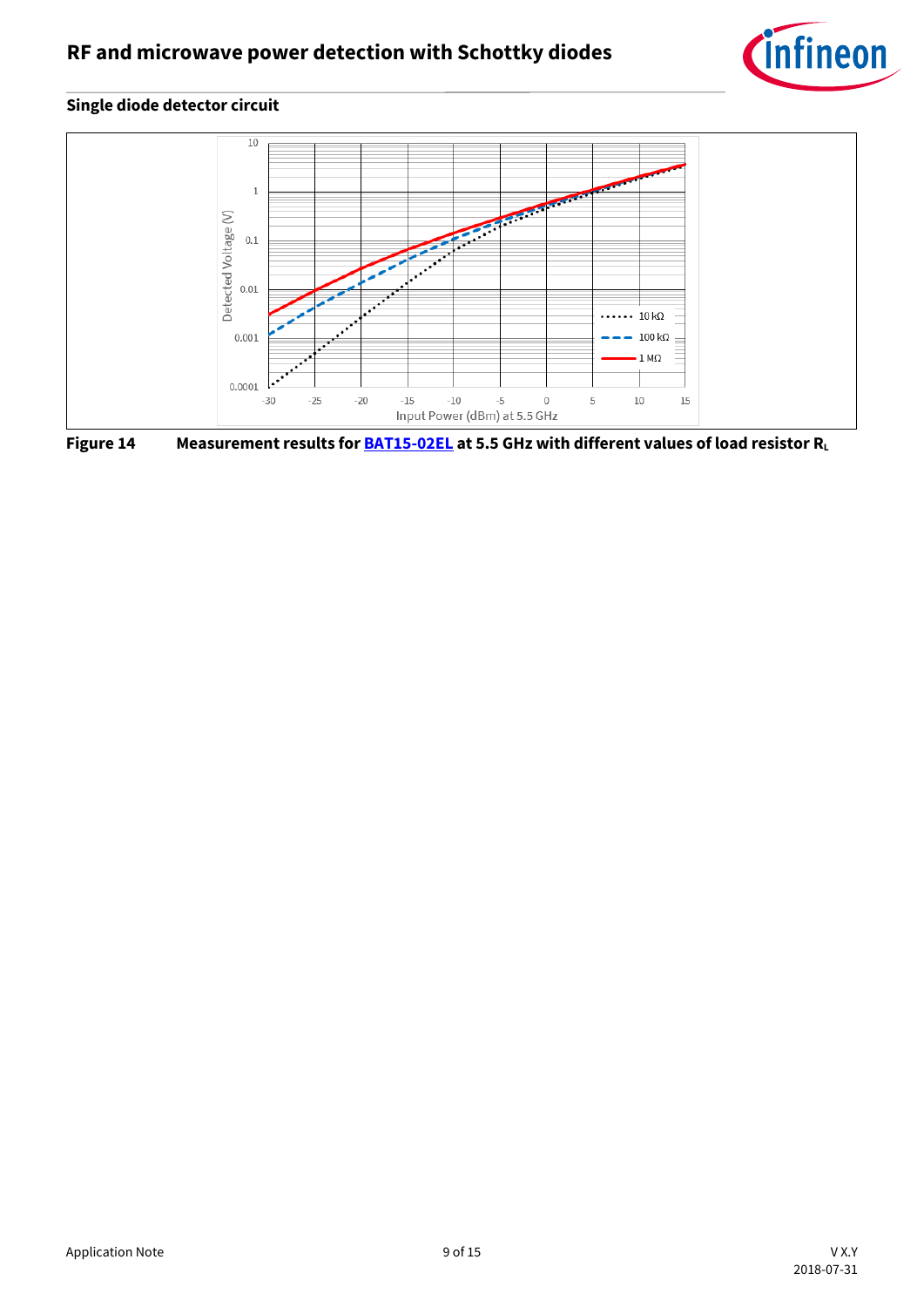

**Double diode detector circuit**

### <span id="page-9-0"></span>**3 Double diode detector circuit**

The schematic for a double diode detector circuit is shown i[n Figure 15.](#page-9-2) The double diode detector circuit utilizes both positive and negative cycles of the AC signal for rectification, increasing the sensitivity and dynamic range of detection. Bypass capacitor  $C_2$  is chosen to be 1 nF so that it has low ohmic capacitive reactance up to 6 GHz. The diode itself will define the frequency range of the detector circuit. The detection sensitivity of the circuit is dependent on the value of  $R_L$ , so the circuit was tested with different values of  $R_L$  to find the optimum value for maximum sensitivity.



<span id="page-9-2"></span>

#### <span id="page-9-1"></span>**3.1 [BAT15-04W](https://www.infineon.com/cms/en/product/rf-wireless-control/rf-diode/rf-mixer-and-detector-schottky-diode/bat15-04w/)**

[BAT15-04W](https://www.infineon.com/cms/en/product/rf-wireless-control/rf-diode/rf-mixer-and-detector-schottky-diode/bat15-04w/) is a double diode version in a compact SOT323 package, as shown in [Figure 16.](#page-9-3) This compact version facilitates the assembly of a double diode detection circuit. A detector circuit using **BAT15-04W** offers broadband operation (up to 6 GHz). Measurements are done at 2.4 GHz and 5.5 GHz.



<span id="page-9-3"></span>**Figure 16 [BAT15-04W](https://www.infineon.com/cms/en/product/rf-wireless-control/rf-diode/rf-mixer-and-detector-schottky-diode/bat15-04w/) double diode, SOT323 package**

#### **BOM**

| <b>Item</b>    | Symbol                    | Value            | Manufacturer | <b>Size</b> |
|----------------|---------------------------|------------------|--------------|-------------|
| Schottky diode | $D_1$                     | <b>BAT15-04W</b> | Infineon     | SOT323      |
| Capacitor      | U1                        | 1 nF             | Various      | 0402        |
| Capacitor      | $\mathsf{C}_2$            | 1 nF             | Various      | 0402        |
| Resistor       | $\mathsf{R}_{\mathsf{L}}$ | 10 kΩ to 1 MΩ    | Various      | 0402        |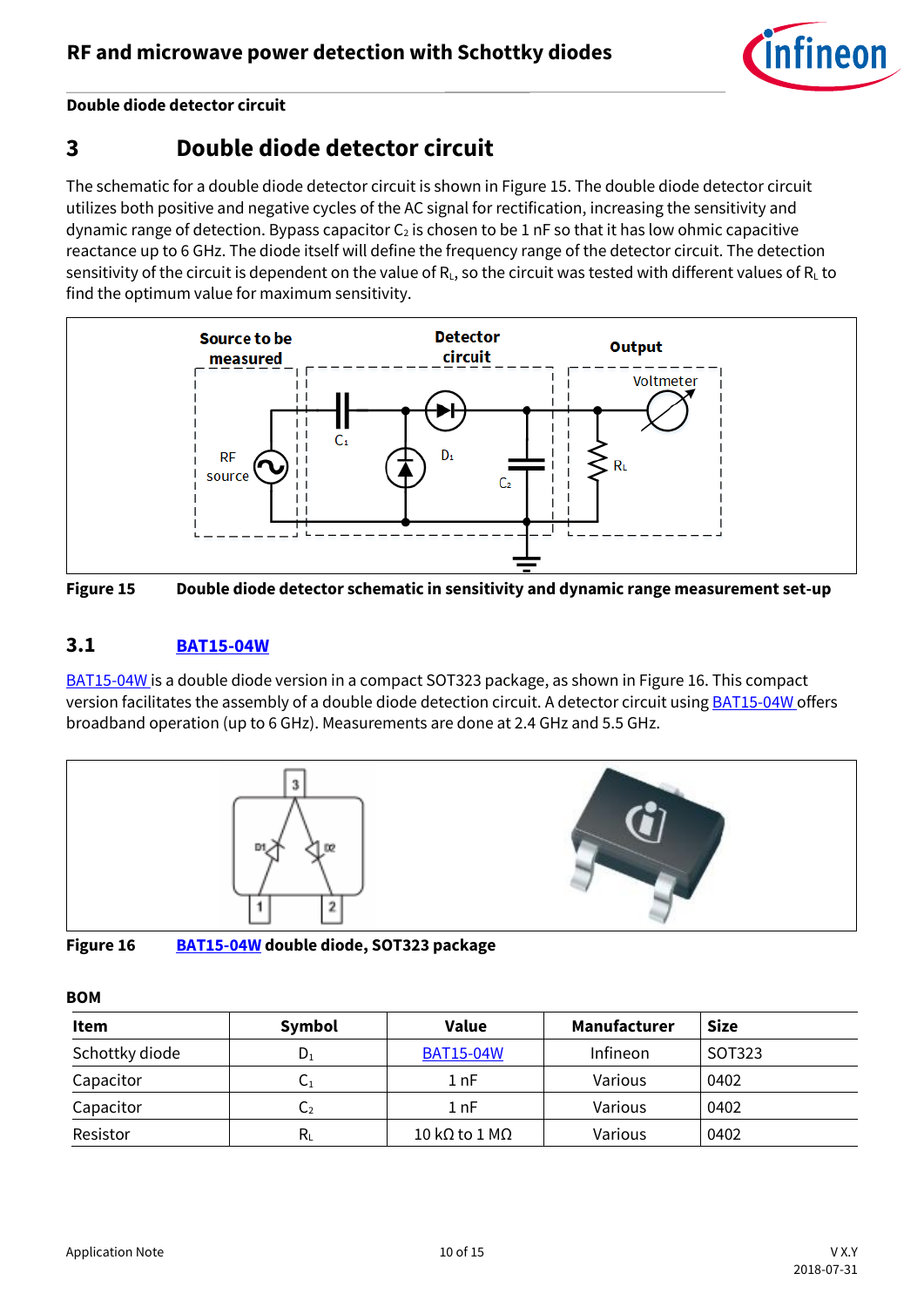

#### **Double diode detector circuit**



**Figure 17 Photo of the evaluation board fo[r BAT15-04W](https://www.infineon.com/cms/en/product/rf-wireless-control/rf-diode/rf-mixer-and-detector-schottky-diode/bat15-04w/) double diode detector circuit**



**Figure 18 Measurement results fo[r BAT15-04W](https://www.infineon.com/cms/en/product/rf-wireless-control/rf-diode/rf-mixer-and-detector-schottky-diode/bat15-04w/) at 2.4 GHz with different values of load resistor R<sup>L</sup>**



**Figure 19 Measurement results fo[r BAT15-04W](https://www.infineon.com/cms/en/product/rf-wireless-control/rf-diode/rf-mixer-and-detector-schottky-diode/bat15-04w/) at 5.5 GHz with different values of load resistor R<sup>L</sup>**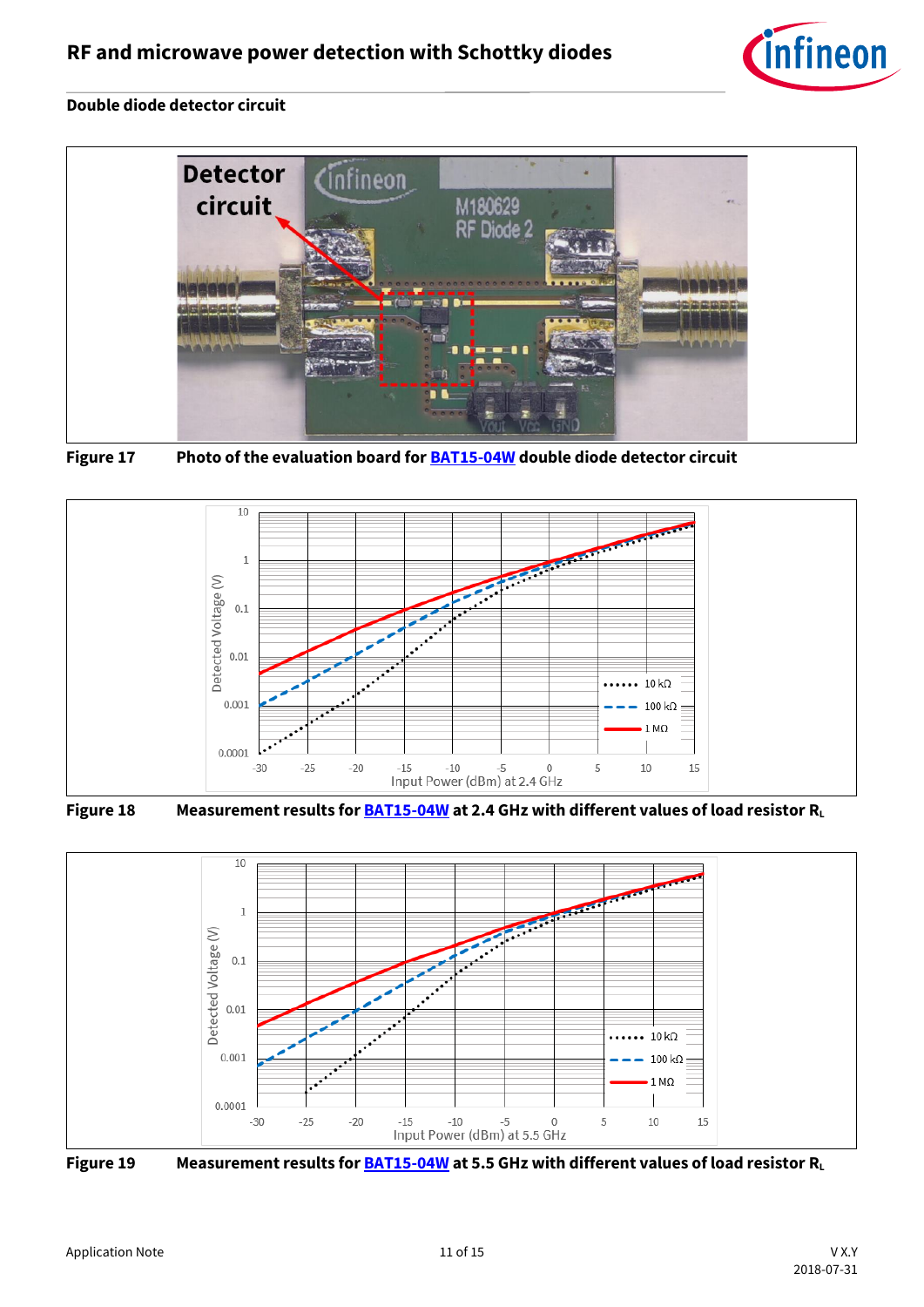

#### **Double diode detector circuit**

The measurement results for the single diode detector circuit [\(BAT15-02EL\)](https://www.infineon.com/cms/en/product/rf-wireless-control/rf-diode/rf-mixer-and-detector-schottky-diode/bat15-02el/) and the double diode detector circuit [\(BAT15-04W\)](https://www.infineon.com/cms/en/product/rf-wireless-control/rf-diode/rf-mixer-and-detector-schottky-diode/bat15-04w/) are shown i[n Figure 20](#page-11-0) and [Figure 21.](#page-11-1) The measurements are done at 2.4 GHz and 5.5 GHz using bypass capacitor C of 1 nF and load resistor R<sub>L</sub> of 1 MΩ for both circuits.



<span id="page-11-0"></span>**Figure 20 Measurement results at 2.4 GHz fo[r BAT15-02EL](https://www.infineon.com/cms/en/product/rf-wireless-control/rf-diode/rf-mixer-and-detector-schottky-diode/bat15-02el/) an[d BAT15-04W](https://www.infineon.com/cms/en/product/rf-wireless-control/rf-diode/rf-mixer-and-detector-schottky-diode/bat15-04w/) with load resistor R<sup>L</sup> of 1 MΩ**



<span id="page-11-1"></span>**Figure 21 Measurement results at 5.5 GHz fo[r BAT15-02EL](https://www.infineon.com/cms/en/product/rf-wireless-control/rf-diode/rf-mixer-and-detector-schottky-diode/bat15-02el/) an[d BAT15-04W](https://www.infineon.com/cms/en/product/rf-wireless-control/rf-diode/rf-mixer-and-detector-schottky-diode/bat15-04w/) with load resistor R<sup>L</sup> of 1 MΩ**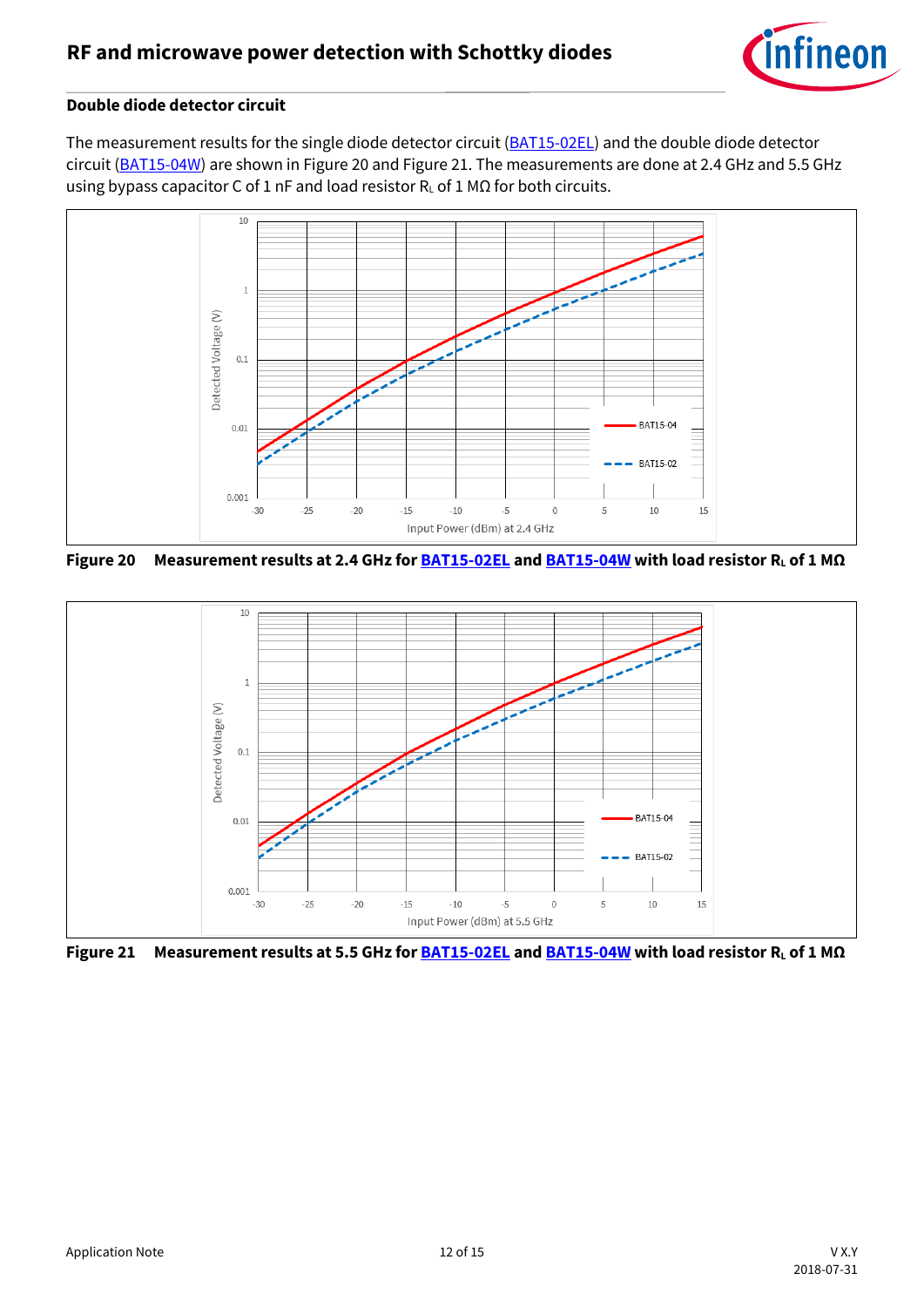

#### **Authors**

### <span id="page-12-0"></span>**4 Authors**

Atif Mehmood, RF application engineer of business unit RF and sensors.

Dr. Jie Fang, RF staff application engineer of business unit RF and sensors.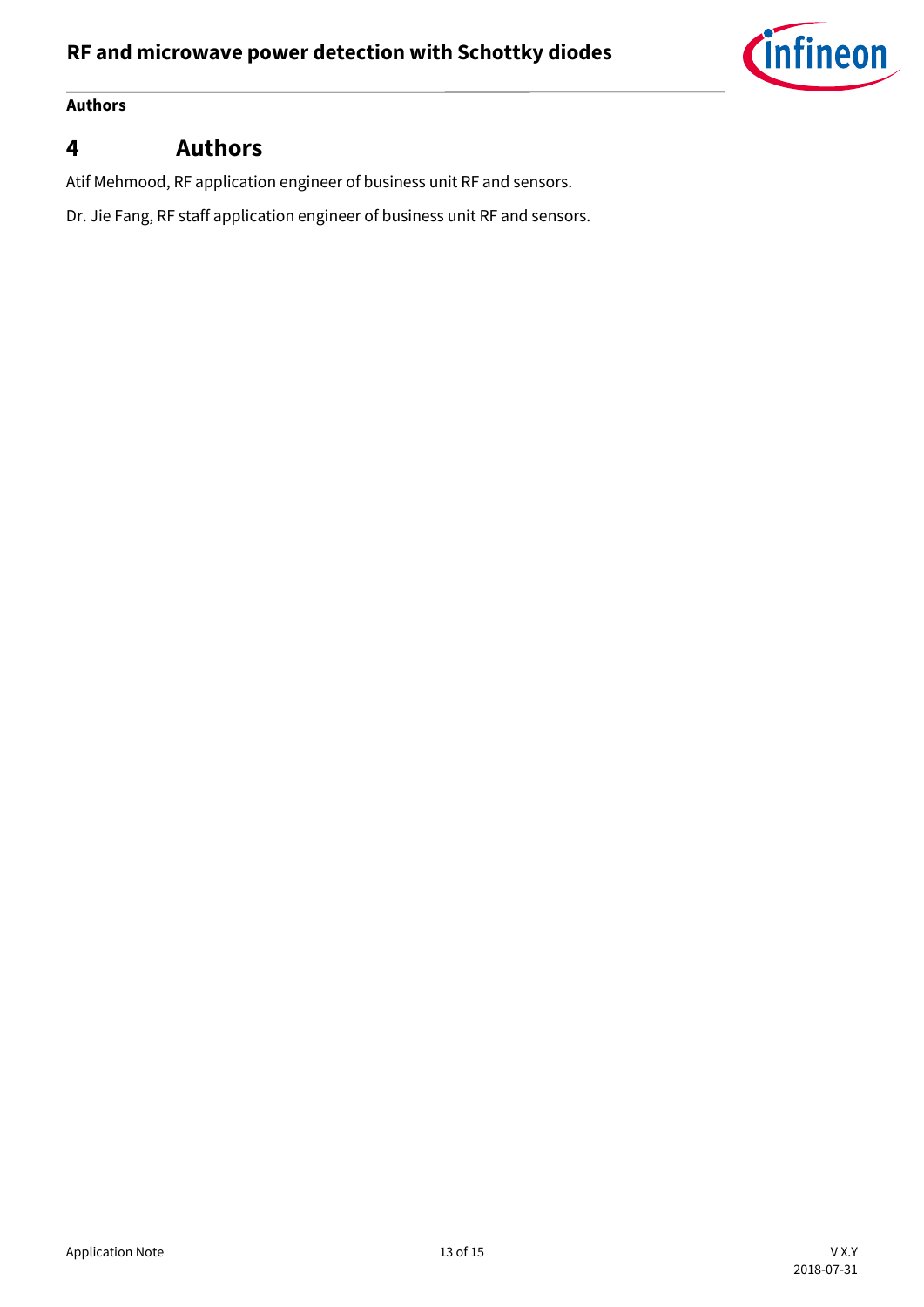

#### **Revision history**

## <span id="page-13-0"></span>**Revision history**

| <b>Document</b><br>version | Date of release | <b>Description of changes</b> |
|----------------------------|-----------------|-------------------------------|
|                            |                 |                               |
|                            |                 |                               |
|                            |                 |                               |